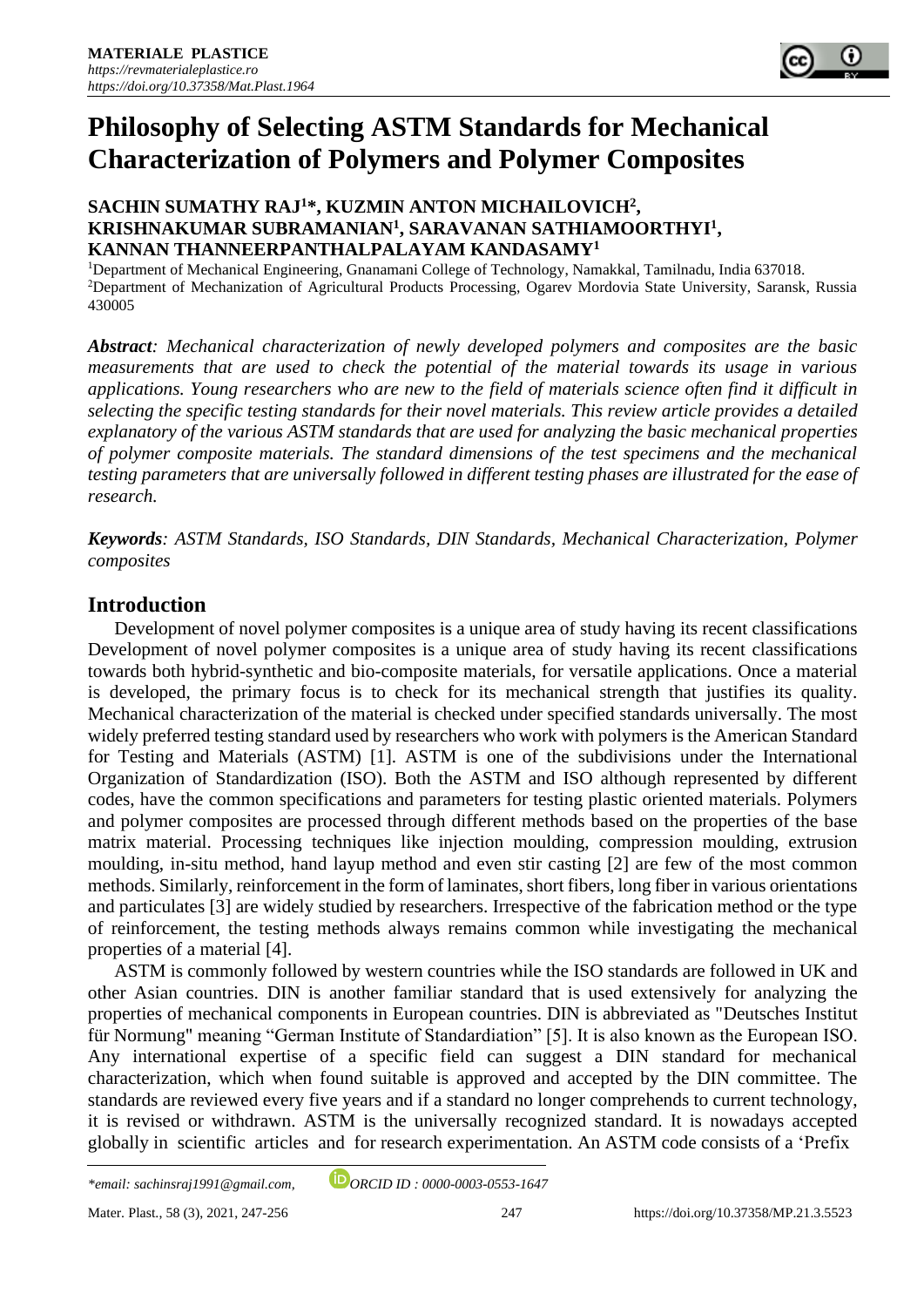

letter' followed by a series of numbers. The prefix letter ranging from A to G, signifies the type of material that is to be tested. This is briefly tabulated in Table 1 [6].

| <b>Table 1. ASTM Prefix with material correlation</b> |                                                        |  |  |  |
|-------------------------------------------------------|--------------------------------------------------------|--|--|--|
| <b>ASTM Prefix</b>                                    | <b>Material</b>                                        |  |  |  |
| А                                                     | Steel and Iron                                         |  |  |  |
| в                                                     | Nonferrous metals                                      |  |  |  |
| C                                                     | Concrete, Masonry and Ceramic Materials                |  |  |  |
| D                                                     | Miscellaneous materials                                |  |  |  |
| Е                                                     | Miscellaneous subjects                                 |  |  |  |
| F                                                     | Materials that are developed for specific applications |  |  |  |
| G                                                     | Corrosion, Deterioration and Degradation of materials  |  |  |  |

Since Plastics and polymer composites come under miscellaneous materials in Table 1, the ASTM prefix 'D' is used to denote all the testing methods for plastics based materials. This article discusses about the most suitable ASTM standards for testing the mechanical properties of polymer and polymer composites that are reinforced with synthetic or natural fibers. An equivalent comparison of the internationally recognized standards is tabulated in Table 2, providing researchers the most suitable standard for testing.

| <b>PROPERTY</b>    | <b>ASTM</b> | <b>ISO</b>        | <b>DIN</b>              |
|--------------------|-------------|-------------------|-------------------------|
| Tensile            | ASTM D638   | <b>ISO 527</b>    | <b>DIN EN ISO 527-2</b> |
| Flexural / Bending | ASTM D790   | <b>ISO 178</b>    | DIN EN ISO 178          |
| Impact             | ASTM D256   | <b>ISO 180</b>    | DIN EN ISO 180          |
| Compression        | ASTM D695   | ISO 604           | DIN EN ISO 604          |
| Fatigue            | ASTM D3479  | ISO 13003         | <b>DIN EN ISO 13003</b> |
| Shear              | ASTM D732   | ISO 14130         | <b>DIN EN ISO 14130</b> |
| <b>Hardness</b>    | ASTM D2240  | <b>ISO 868</b>    | DIN EN ISO 868          |
| Wear               | ASTM D1044  | ISO 15082         | <b>DIN EN ISO 15082</b> |
| Water Absorption   | ASTM D570   | ISO <sub>62</sub> | DIN EN ISO 62           |

**Table 2.** Equivalence of testing standard codes

## **The Tensile tests ASTM D638**

The equivalent to ASTM D638 is the ISO 527-2. Usually the ASTM D638 is preferably carried out on a Universal Testing Machine than an extensometer. It is performed to determine the tensile properties of polymers reinforced long fibers like synthetic or natural fibers, fibers in the form mats, carbon fibers, Kevlar etc., The basic data that are derived through this test are the Tensile strength, Tensile modulus, Elongation and the Poisson's ratio [7]. The thickness of the test specimens under this ASTM standard should lie in between 1 to 14 mm [8], based on the application that the material is being developed for, although the most commonly used thickness by most researchers under this ASTM is 3.2 mm. Specimens having thickness lower than 1 mm should be analyzed under ASTM D882 [9]. The mechanical load applied during the testing phase should lie between 5 to 10 kN for testing plain polymers and between 30 to 50 kN for reinforced polymers. ASTM D638 is further classified into two major types, Type I and Type IV. Both these vary in the dimension parameters of the prepared test specimens.

The Type I ASTM D638 is commonly followed for injection moulded specimens having an overall length of 165 mm and a width of 13 mm at the neck and 19 mm at each ends where the specimen is to be held in the gripper [10]. A gauge length of 50 mm is preferred. The Type IV ASTM D638 must have an overall length of 115 mm, a gauge length of 25 mm and a width of 6 mm. For the type IV, the thickness of the specimen should also specifically be machined to 3 mm. Irrespective of the type, the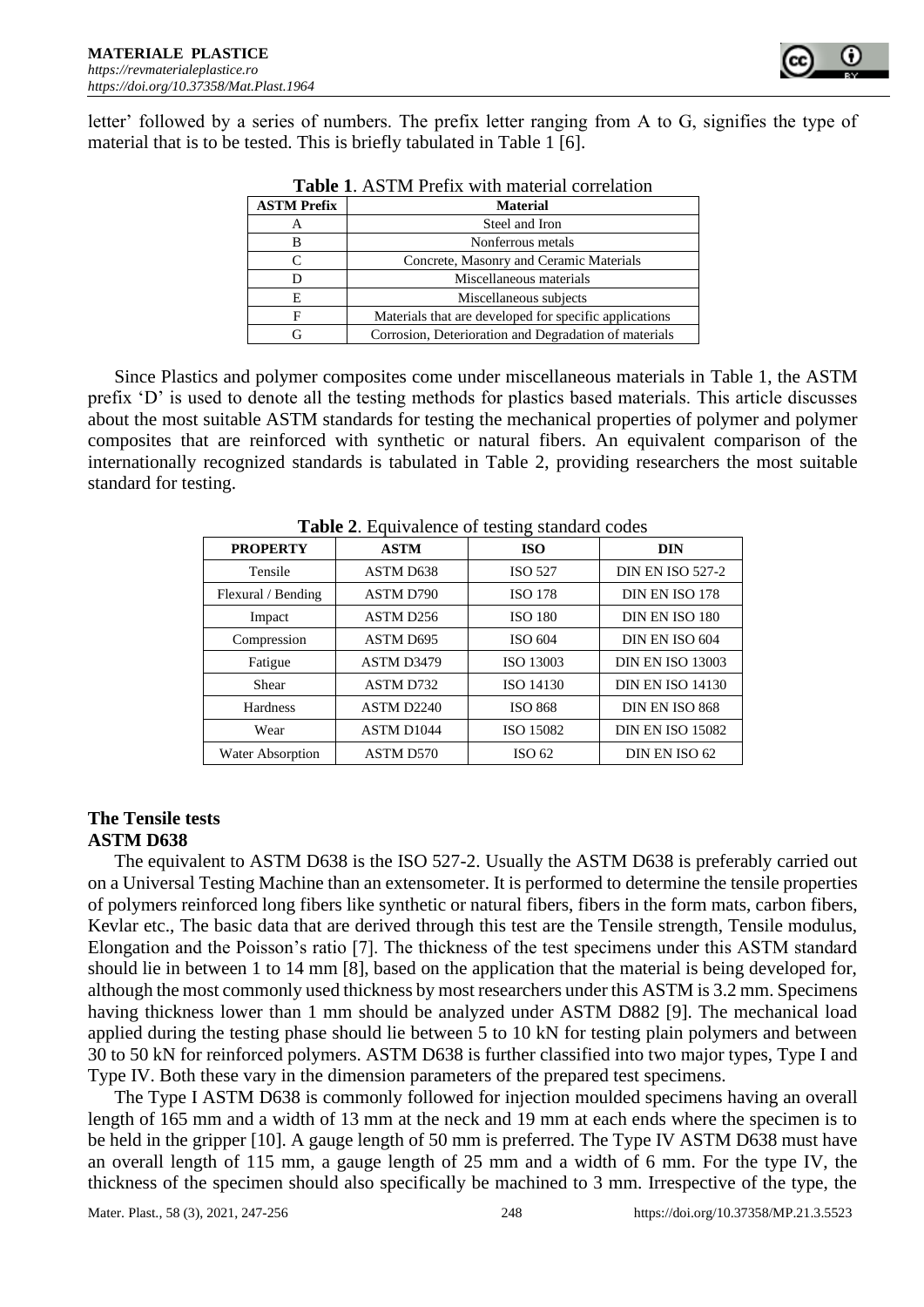

shape of the test specimen under ASTM D638 must replicate a dog-bone shape (if the specimen is rectangular, having a length width and thickness) or a dumbbell shape (if the specimen is circular, having a diameter) as shown in Figure 1.



**Figure 1.** Dimensions of Tensile test specimen under ASTM D638

The cross head speed movement for the ASTM D638 varies between 5 mm/min and 500 mm/min based on the ductility and thickness of the test specimen [11]. If a material is very soft like a polymer reinforced with plasticizers or rubber, it requires faster cross head speed movement and for brittle materials it is vice versa. The most commonly used cross head speeds that is used for testing plain polymers and polymers reinforced with synthetic or natural fibers are 5 mm/min (if the thickness is 3.2 mm) [12,13] and 10 mm/min (if the thickness of the test specimen is above 4 mm) [14]. But experiments carried out on tough materials like polyamide have used a cross head speed of upto 500 mm/min [15].

## **ASTM D882**

This ASTM standard is used explicitly for materials having a thickness of below 1 mm. Plastic materials and composites like thin films, thin sheets and thin laminates should be tested for tensile properties using ASTM D882 to achieve precise results [16]. The uniform thickness of very thin specimens may vary upto 10% and for specimens nearing 1 mm thickness, the uniform thickness can vary around 5%. The specimens should be rectangular in shape with width varying between 5 and 25.4 mm. The standard testing maximum overall length of the specimen must be 250 mm but a minimum overall length of 100 mm is mandatory. A gauge length of 50 mm considering either sides of clamping is widely acceptable in the ASTM D882. In common terms the dimensioning for this ASTM standard may also be expressed in terms of the length of the specimen being 8 times its width.

A specimen tested under ASTM D882 can provide only one tensile property at a time, either tensile strength or tensile modulus due to the very low break force. Literatures state that atleast 5 specimens must be tested to achieve the mean and precise tensile strength, while another 5 separate specimens should be prepared to be tested to measure the tensile modulus in similar fashion [17]. Since the thickness of the specimens under ASTM D882 is very low, discussion of the elongation parameter is generally not considered unless the test specimen is extremely elastic in nature. ASTM D882 does not suggest using extensometers to measure strain. The grippers of a UTM that is used for holding specimens to be tested for tension under ASTM D638 and ASTM 3039 are generally two jaw pneumatic or manual operated grippers while for the ASTM D882 self-tightening roller grippers are preferred to avoid slippage and breaking of the specimen at the ends. For least case scenario due to unavailability of self-tightening roller grippers, rubber jaw gripers with tabbed end specimens can be used in ASTM D882 maintaining a minimum material gripping rubber face of 25 mm x 25 mm. Inspite of the being very thin specimens, the cross head movement speed is followed as per the ASTM D638 standard ranging from 5 mm/min to 500 mm/min based on the materials elasticity.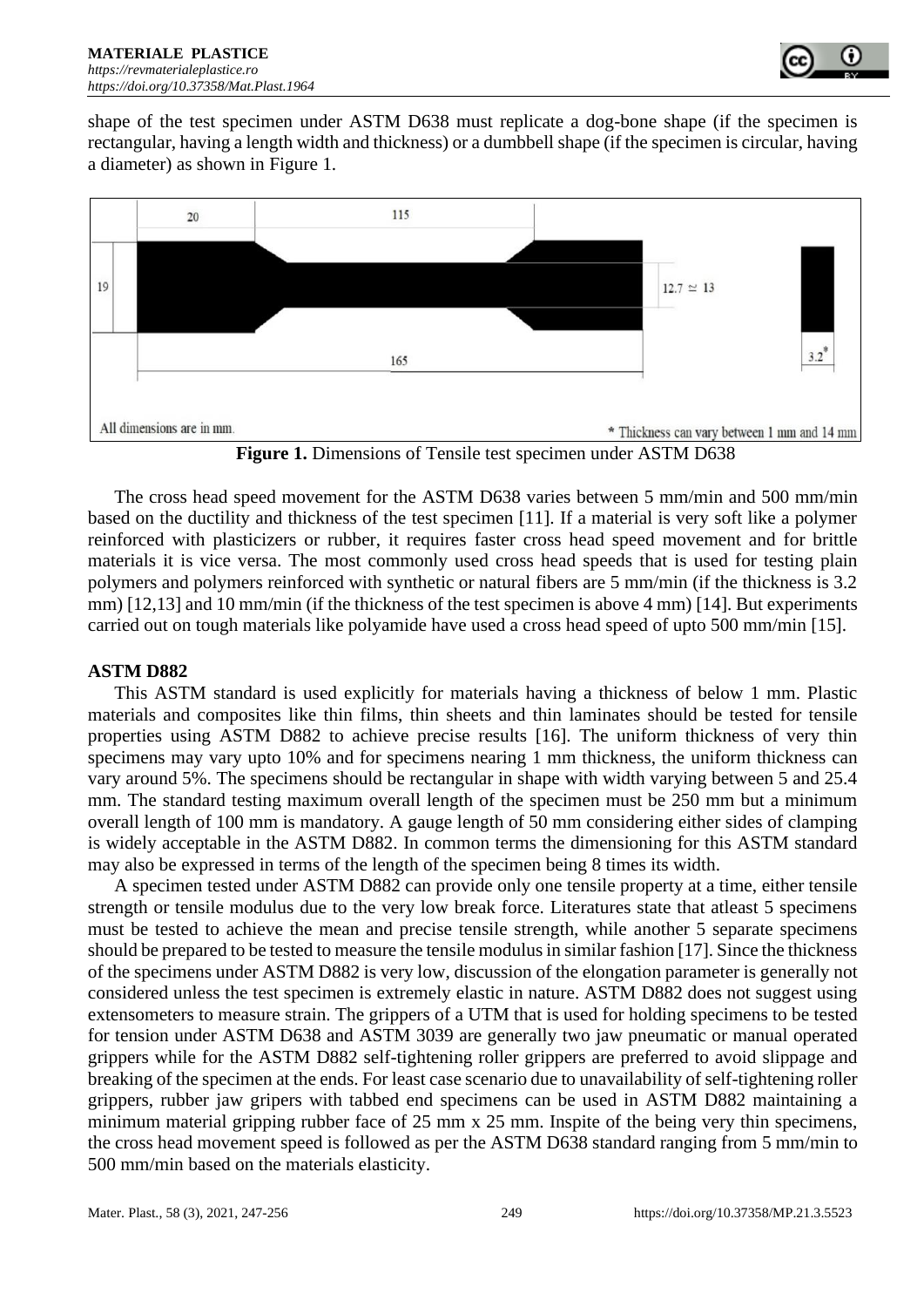#### **ASTM D3039**

The ASTM D3039 must be followed for light weighing materials specifically designed for applications like automotive and aeronautical components. Secondly only the polymer composites that are reinforced with short fibers or in particle form should be considered for testing under this ASTM standard [18]. An author who is using the ASTM D3039 for testing and writes a scientific article regarding the same must discuss the tensile strength and tensile modulus parameters [19], but the elongation details optionally need not be considered for discussion [20]. This is due to the fact that the reinforced short fibers or particulates may not show significant variation in the elongation of the matrix material, which is not the case in the long fiber reinforced composites considered under ASTM D638. But if the author finds large variations in the elongation parameter in cases where novel materials tend to provide so or higher reinforcement ratio provides significant variation in the elongation, then it may be discussed during the explanatory briefly.

The shape of the test specimen under ASTM 3039 must be only rectangular in form. Dog-bone shaped is not preferred here since necking phenomenon during elongation is not studied in-depth, simply because of the fact that this testing method focuses on the application based forum thereby omitting the gauge length which is not necessarily needed [21]. Secondly, machining a test specimen to a dog-bone shape may also be a tedious process for materials processed under methods other than injection moulding. Under the ASTM D3039, the overall dimensions of the specimen is calculated using the formula represented in Equation 1.

Overall Length of Specimen = Gripping length +  $2$ (Width of specimen) + Gauge length (1)

In most literature, authors opting to test their specimens under ASTM D3039 consider fabricating their specimens to an overall length of 250 mm. The mechanical load applied during the testing phase should lie between 30 to 50 kN for glass fiber and natural fiber reinforced polymers and between 100 to 250 kN for carbon fiber reinforced polymers. Cross head speed during testing is followed similar to the procedure of ASTM D638 [22].

#### **Flexural Test (ASTM D790)**

The ASTM D790 is equivalent to the ISO 178 standard [23]. There are two types of bending testing methods under ASTM D790 based on the fixed points of load application. Three point bending test is carried out on specimens that break below 5% strain [19, 24, 25]. If a specimen does not undergo failure until 5% break then it must be subjected to 4 point bending test. Further detailed description of the four point bending test can be obtained through ASTM D6272 standard [26]. According to the ASTM D790 the span length of the fixtures on which the specimens are placed during the three point bending test must be 10% of the length of the specimen from either ends [27]. The standard overall length of the ASTM D790 specimen is 150 mm, considering which the specimen should be placed on a fixture at 15 mm from either ends [14]. The vertical load should be applied at the exact center of the specimen, which is 75 mm as represented in Figure 2.

Test specimens under ASTM D790 have a width of 13 mm and usually have a thickness of 3.5 mm which is the standard measurement but the thickness can vary mentioned similar to that of the ASTM D638 while focusing on specific applications. The cross head speed of the strain force applied is preferred to be 1 mm/min for the three point bending test and 10 mm/min for the 4 point bending test. But most researchers commonly use a cross head speed of 2 mm/min and 5 mm/min [28] for the three point bending test for reinforced polymer composites.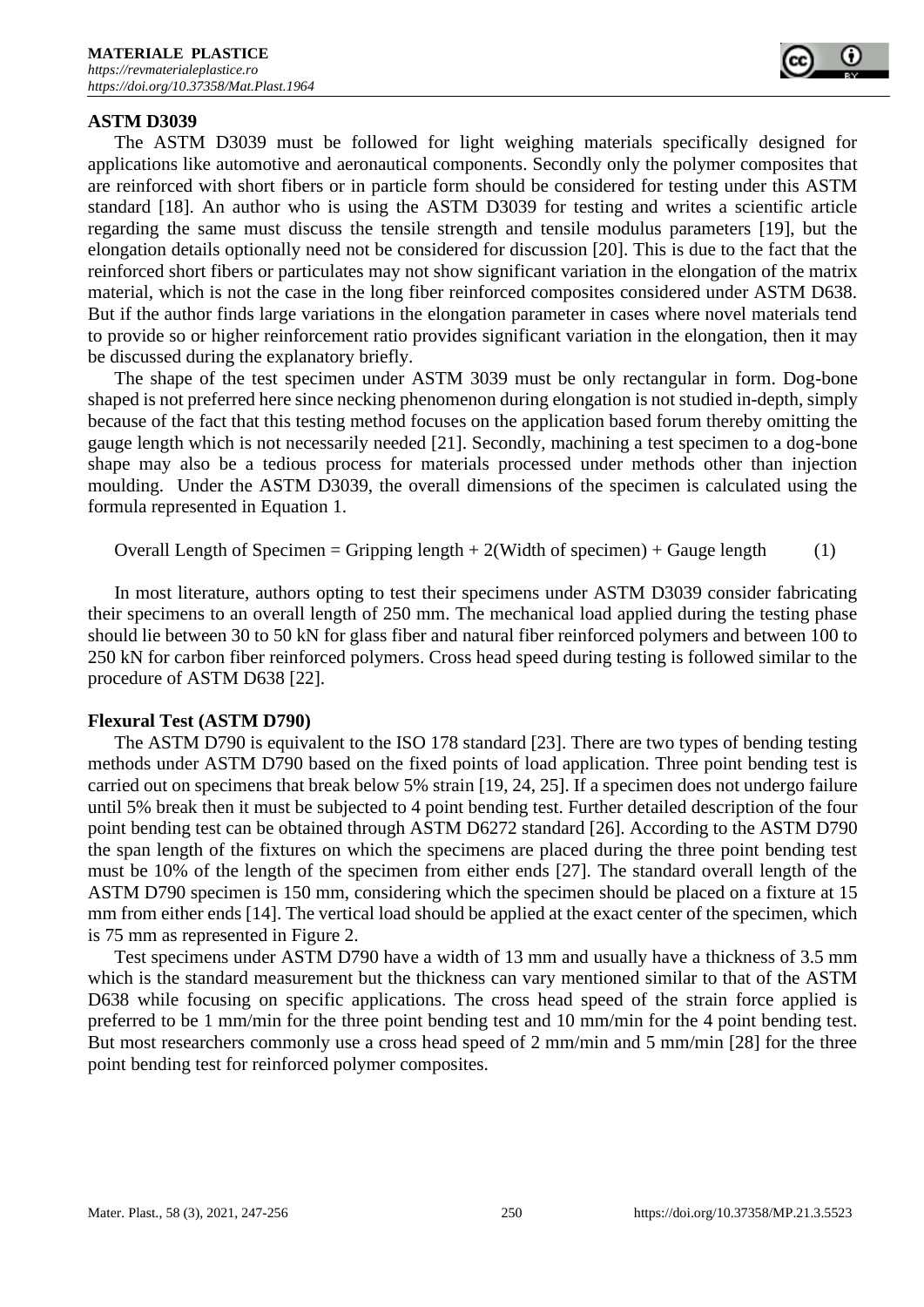#### **MATERIALE PLASTICE**  *[https://revmaterialeplastice.ro](https://revmaterialeplastice.ro/) https://doi.org/10.37358/Mat.Plast.1964*





**Figure 2.** ASTM D790 test specimen depicting three point bending test

## **3. Impact Test (ASTM D256)**

The ASTM D256 is similar to the ISO 180 standard which recommends the Izod impact test as the standard testing procedure over the Charpy test method. While the ASTM method specifies the dimensions of the test specimen to be 64 mm in length, 12.7 mm in width and 3.2 or 6.4 mm in thickness, the ISO standard specifies a specimen length of 80 mm, width of 10 mm and a thickness of 4 mm [29]. A V-notch on the specimen is cut exactly at the mid length of the specimen and the angle of the notch should be 45 degrees. The depth of the notch considered in the ASTM standard is 2.5 mm and for the ISO standard it is 2 mm respectively. The V-notch is cut along the width of the specimen as shown in Figure 3.





Albert et al. [30] examined ten distinct polymeric materials under the Izod impact test considering the ASTM standard. On testing the Fused Deposition Moulded (FDM) polymers, immense detail was obtained regarding the impact properties based on the various orientations and the angles of the reinforcements. For specific cases where the developed polymer or composite is specifically focused on application based forum a notch need not be cut, in such cases the area of cross section of the energy absorbed must be considered completely for calculating the impact strength. The un-notched testing of polymers is generally covered under ASTM D4812 [31]. If 'ASTM standard' is followed for testing, the unit of the final result is represented in Joule per meter  $(J/m)$  [19]. If 'ISO standard' is followed, then the resultant impact strength is represented in Kilo-Joule per square meter  $(kJ/m<sup>2</sup>)$ . While the Izod impact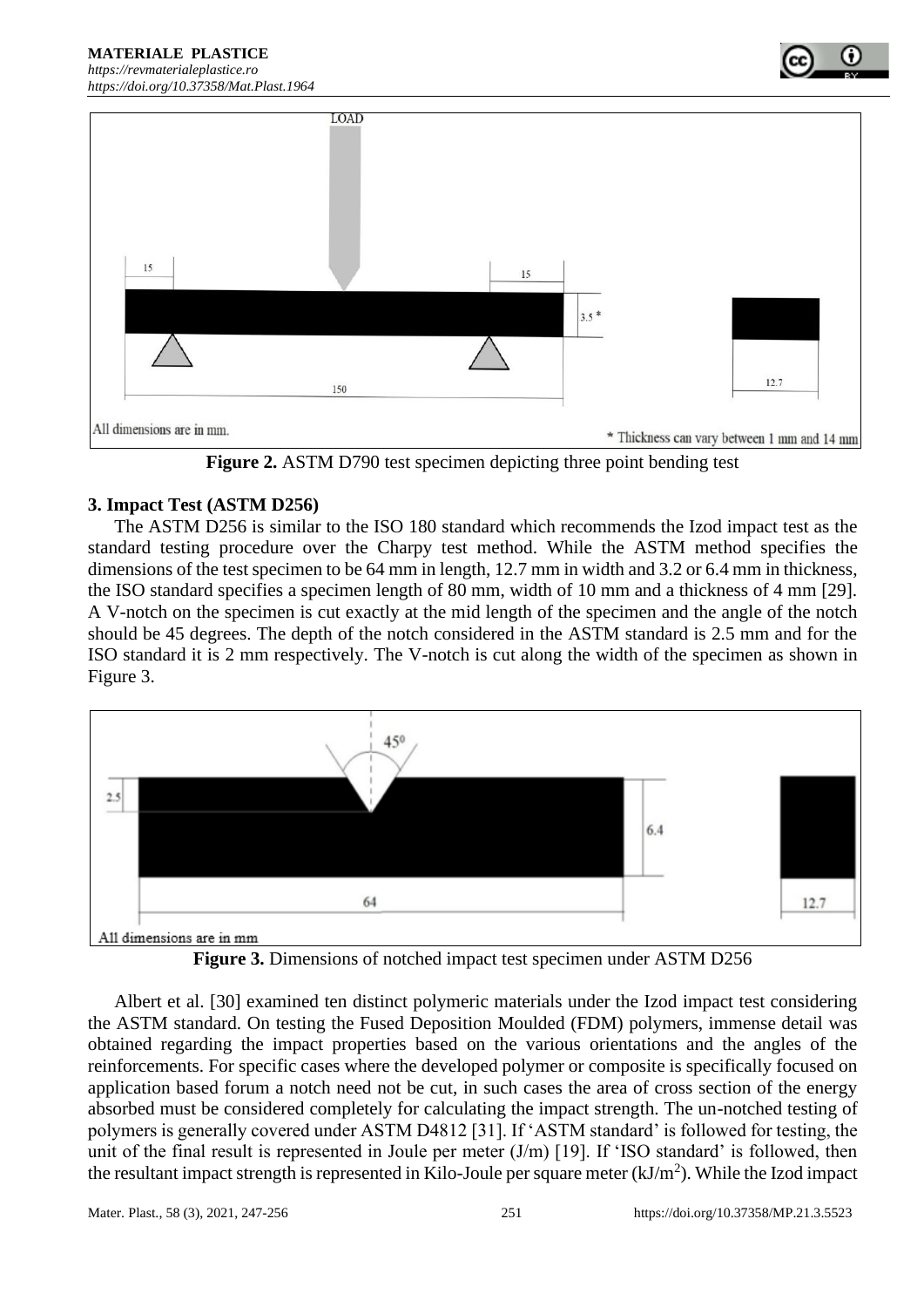

test is generally tested using the pendulum swing impact method [32], vertical drop weight method is also performed specifically by researchers for testing thermoplastic pipes. The detail of vertical drop method can further be obtained from the ASTM D2444 standard [33]. Aravind Raj et al. [34] performed a comparative study on ABS and PLA composites that were fabricated through 3D printing. Tensile, flexural and impact properties to specific ASTM standards were analyzed to derive precision results.

## **Compression Test (ASTM D695)**

For the compression test, specimens can be prepared in the shape of either blocks or cylinders. For the block shaped specimens, the dimensions are 12.7 mm in length, 12.7 mm in width and 25.4 mm in height [35]. If cylindrical specimen are to be fabricated for testing, the specimen should have a diameter of 12.7 mm a length of 25.4 mm. ASTM D695 performed on a UTM provides data about the compressive strength, compressive yield point and modulus but if compressive strain is to be measured then an extensometer is required [36]. Other loading and testing parameters are followed similar to that of the ASTM D638 tensile testing standard. The ASTM D695 is generally used for testing rigid plastics [15]. The dimension of the test specimen to be fabricated to ASTM D695 standard for compressive test is shown in Figure 4.



**Figure 4**. Dimensions of Compression test specimen under ASTM D695

## **Fatigue Test ASTM D3479**

This method is used to test the fatigue damage of continuous or discontinuous fiber reinforced composites by using discontinuous cyclic loading cycle intervals. The specimen dimensions and loading parameters for this method is replicative to that of the ASTM D3039 standard [37]. There are two different methods through which the ASTM D3479 is performed.

## *Procedure A-A*

In this method the test specimen is subjected to repetitive constant amplitude stress cycles and the test control parameter may be described using engineering stress.

## *Procedure B-A*

In this method the test specimen is subjected to repetitive constant amplitude strain cycles and the test control parameter may be described using engineering strain.

## **ASTM D7791**

The ASTM D7791 is used for measuring the fatigue properties of plastic materials under uniaxial stress for a large number of cycles [38]. The test frequency varies from 1 to 25 Hz but the preferred loading is 5 Hz [39]. There are two different methods through which the ASTM D7791 is performed.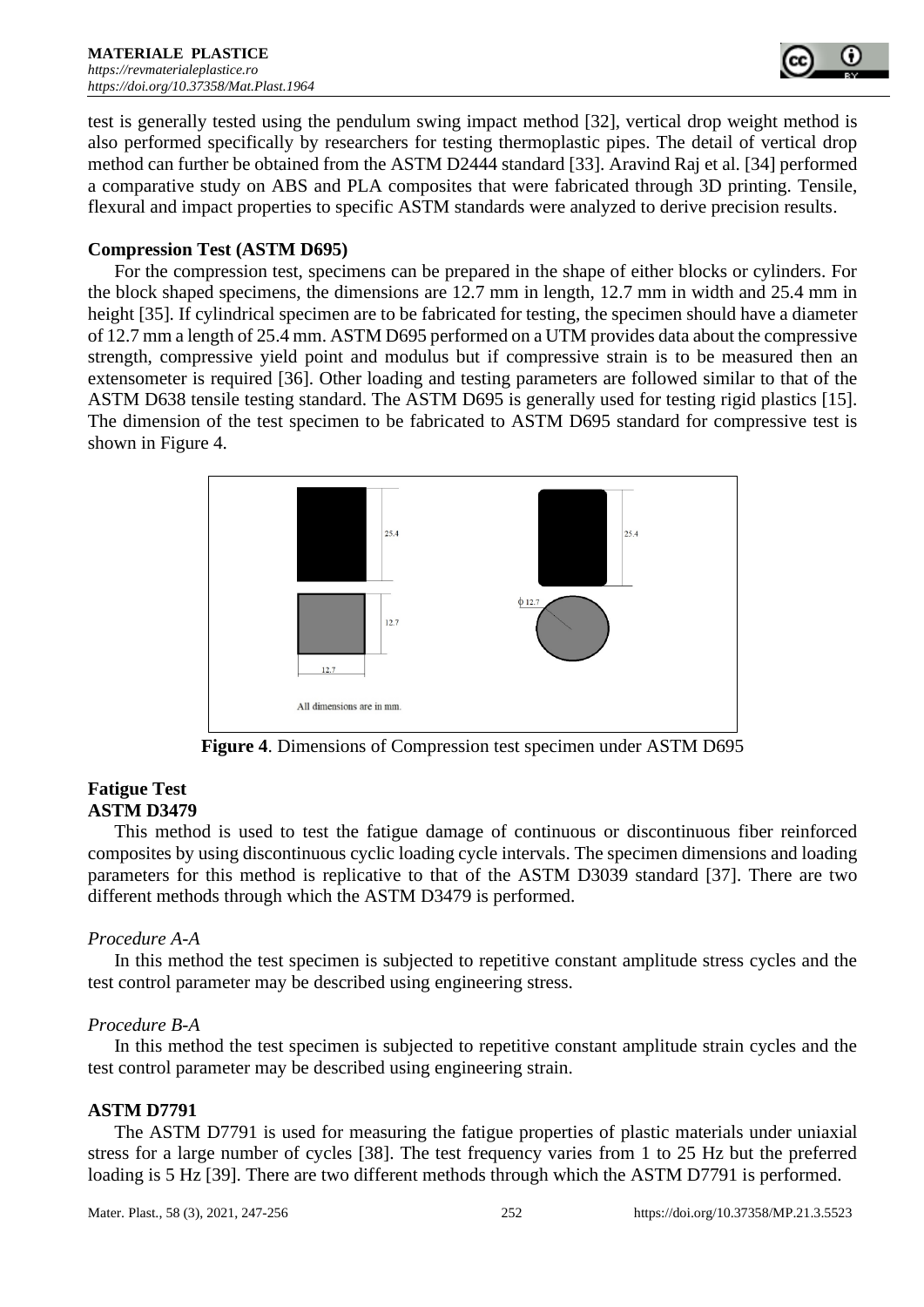

### *Procedure A*

In this method the fatigue test is performed under tension loading.

## *Procedure B*

In this method the fatigue test is performed under compressive loading. This is recommended only for rigid plastics.

## **Shear Test (ASTM D732)**

Shear strength is obtained by dividing the load by the area of the sheared edge and the ASTM D732 suggests the diameter of the test specimen to range from 0.127 mm to 12.7 mm [40]**.** Researchers use this method primarily to examine the shear strength of organic plastics [41], while strain measurement to obtain shear stiffness is not possible through this method [15].

## **Hardness Test (ASTM D2240)**

The ASTM D2240 is specially suggested for the Shore A and Shore D hardness measurements. This ASTM is performed on soft materials like plastics and rubber, where Shore A is used for softer materials and Shore D is used for harder plastics. The dimension of the test specimen under ASTM D2240 is generally 6.4 mm thick. The indentor is pressed parallel against the test specimen and the Durometer hardness is read within a very short depression time of as less as 1 s [42]. Test loads are 10 N for Shore A test and 50 N for Shore D method [43]. Simon et al. [44] used the durometer to determine the hardness characteristics of various soft and hard plastics and provide detailed explanatory of the equipment's components and working procedure. In the absence of a durometer and unable to perform the Shore D hardness test, Rockwell [19] and Brinell [45] hardness test procedures are widely adopted by researchers as alternative methods to determine the hardness of a polymeric material.

#### **Abrasion Test (ASTM D1044)**

In the case of plastics, Taber abrasion test is the most preferable method to determine the ability of the material to withstand mechanical friction. Taber means, a rotating drum. The abrasion is calculated by considering the weight loss of the material (in mg.) to the number of rotational cycles of the abrasion wheel/disc/drum. The dimensions of the test specimen under the ASTM D1044 should have a diameter of 4 inches (if circular) or 4 sq. inch plate (if square in shape). The weight loading parameter is considered at 250, 500 or 1000 gms, based on the hardness of the material [46]. ASTM D1044 is used to study the abrasion of plain polymers and plastics that are reinforced with any kind of material like natural fibers, minerals, metal, ceramics, etc. Such materials are specifically developed for applications where sliding, rubbing and scraping are predominant like automobile windows, plastic gears, gears and similar products [47, 48].

#### **Water Absorption Test (ASTM D570)**

The Water Absorption Test is performed for all polymeric samples that are reinforced with materials that have the inherent tendency to absorb moisture, like natural fibers, nano-clay, minerals, etc., [47, 49] In some cases biopolymers that are derivatives from natural plant extracts, like Poly Lactic Acid [50] are also subjected to water absorption test since they may tend to absorb moisture and undergo swelling when exposed to such environments for long periods of time. The ASTM D570 is the most widely used standard for water absorption test. It suggests initial drying of the test specimen in a furnace for specified time and temperature based on the specimens thermal properties [51]. Post drying, the specimens are cooled at room temperature and then immersed in normal water for a period of 24 h [52, 53]. The experiment is carried out at room temperature which is best suggested to be around  $23^{\circ}$ C. The time period, 24 h of immersion of the specimen in water is considered to be sufficient enough, since maximum amount of water uptake by any material that has the tendency to absorb moisture takes place in the first 24 h of immersion beyond which there is no significant increase in absorption [54]. The specimen upon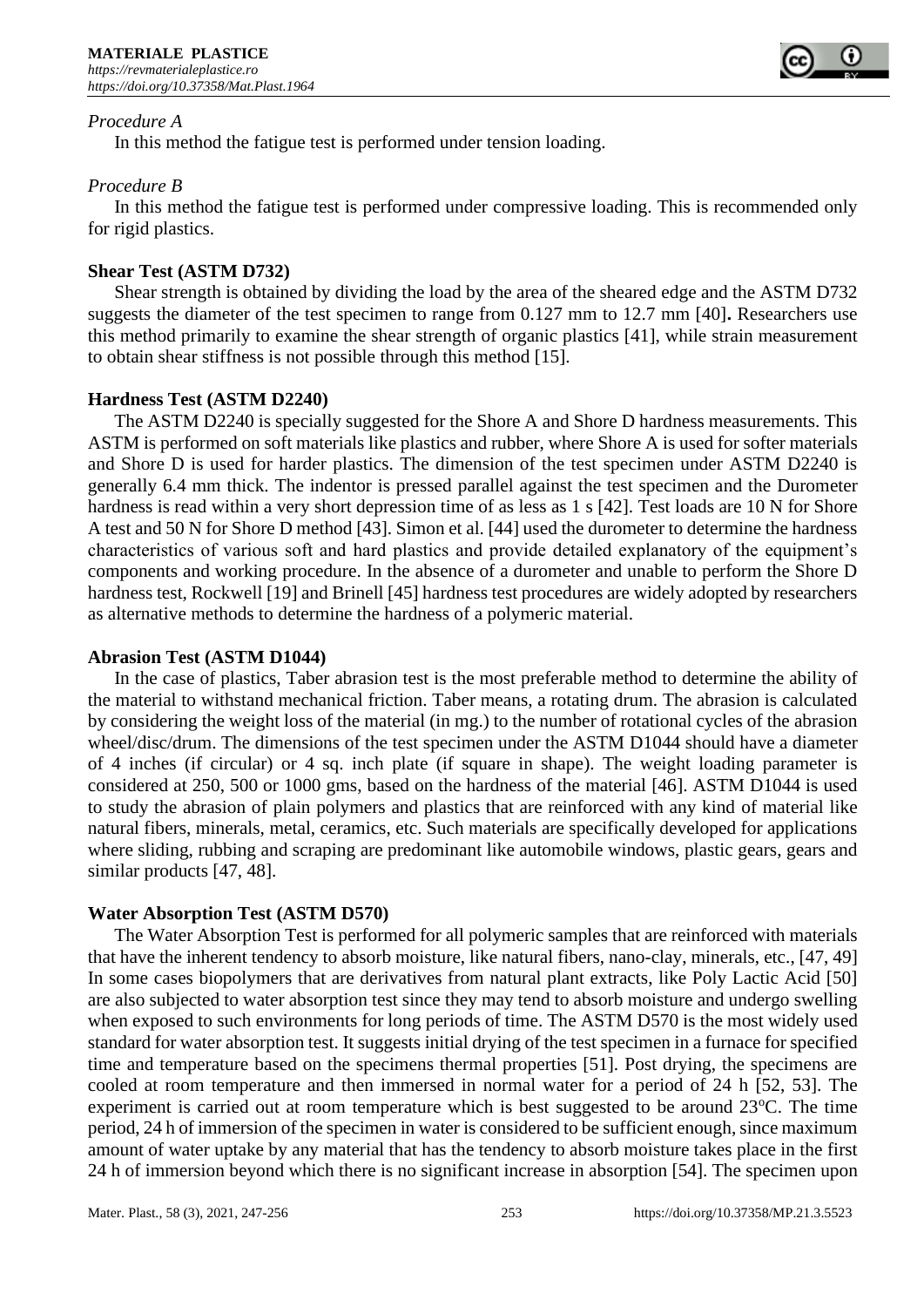removal from water, must be wiped dry on the surface and measured to determine the increase in weight due to moisture absorption. The formula used to calculate the Rate of Water Absorption by the specimen is depicted in Equation 2 [4, 14].

$$
\% WA = [(W_w - W_d) / W_d] \quad x \, 100 \tag{2}
$$

where, %WA represents Percentage of Water Absorbed,  $W_w$  is the wet weight of the specimen and  $W_d$ is the dry weight of the specimen. The specimens that are tested under ASTM D570 must have a two inch diameter if circular, or 2 inch per side if square in shape. The thickness of the specimen must be either 0.125 inches or 0.250 inches [55]. Generally a fractured specimen that has earlier been subjected to any one of the mechanical tests is considered for the water absorption test since the fractured surface would provide better exposure of the reinforced material to the moisture. If the specimen is not fractured, it would possess a smooth surface which may prevent the reinforced materials from being completely exposed to water during testing thereby resulting in errors.

# **Conclusions**

Based on the above discussions, selection of the most appropriate ASTM standards for polymeric materials and polymer based composites can be conclusively nominated. Analyzing the basic mechanical characterization, their test loading parameters and dimensions to which the test specimens have to be fabricated can be critically designated for research purpose to obtain standardized results.

# **References**

1.\*\*\*ASTM in detail. Available online: [https://en.wikipedia.org/wiki/ASTM\\_International](https://en.wikipedia.org/wiki/ASTM_International) (Accessed on 02.02.2021)

2.SACHIN, S. R., KANNAN, T. K., KATHIRESAN, M., BALACHANDAR, K., Why not stir casting for polymer composites? Investigations on poly lactic acid based wood plastic composite, *J. Matpr.,*  **45(2),** 2020, 862-868.

3.MOHAMMED, L., ANSARI, M. N. M., PUA, G., JAWAID, M., SAIFUL ISLAM, M., A Review on Natural Fiber Reinforced Polymer Composite and Its Applications, *Int. J. Polym. Sci.,* 2015, https://doi.org/10.1155/2015/243947.

4.RAJ, S. S., KANNAN, T. K., BABU, M., VAIRAVEL, M., Processing and testing parameters of PLA reinforced with natural plant fiber composite materials - A brief review, *IJMPERD*, **9(2)**, 2019, 933-940. 5.\*\*\*List of DIN standards. Available online: [https://en.wikipedia.org/wiki/List\\_of\\_DIN\\_standards](https://en.wikipedia.org/wiki/List_of_DIN_standards) (Accessed 13.07.2021)

6.\*\*\*List of ASTM standards. Available online:

[https://en.wikipedia.org/wiki/List\\_of\\_ASTM\\_International\\_standards#:~text=A%20%3D%20Iron%20](https://en.wikipedia.org/wiki/List_of_ASTM_International_standards#:~text=A%20%3D%20Iron%20and%20Steel%20Materials,E%20%3D%20Miscellaneous%20Subjects) [and%20Steel%20Materials,E%20%3D%20Miscellaneous%20Subjects](https://en.wikipedia.org/wiki/List_of_ASTM_International_standards#:~text=A%20%3D%20Iron%20and%20Steel%20Materials,E%20%3D%20Miscellaneous%20Subjects) (Accessed on 02.02.2021)

7.\*\*\*ASTM D638. Available online: [https://www.instron.us/en-us/testing-solutions/by-standard /astm/](https://www.instron.us/en-us/testing-solutions/by-standard%20/astm/%20multiple%20-%20testing-solutions/astm-d638)  multiple - [testing-solutions/astm-d638](https://www.instron.us/en-us/testing-solutions/by-standard%20/astm/%20multiple%20-%20testing-solutions/astm-d638) (Accessed on 04.02.2021)

8.\*\*\*ASTM D638. Available online:<https://www.astm.org/Standards/D638> (Accessed on 04.02.2021) 9.\*\*\*ASTM D882. Available online: https://www.instron.us/en-us/testing-solutions/by -test-type/ [tension/astm-d882](https://www.instron.us/en-us/testing-solutions/by%20-test-type/%20tension/astm-d882) (Accessed on 05.02.2021)

10.CLAVER, A. G. D. J., CAMACHO, A. M., SEBASTIAN, M. A., Considerations on the Applicability of Test Methods for Mechanical Characterization of Materials Manufactured by FDM, *Mat.,* **13**(28), 2020, 1-18.

11.CHANDRAMOHAN, D., JOHN PRESIN KUMAR, A., Experimental data on the properties of natural fiber particle reinforced polymer composite material, *Data Brief.,* **13**, 2017, 460-468.

12.GACITUA, W., BAHR, D., WOLCOTT, M., Damage of the cell wall during extrusion and injection molding of wood plastic composites, *Comp. Part A.,* **41**, 2010, 1454-1460.

13.ICHAZO, M. N., ALBANO, C., GONZALEZ, J., PERERA, R., AND CANDAL, M. V., Polypropylene/wood flour composites: treatments and properties, *Comp. Struc.,* **54**, 2001, 207-214.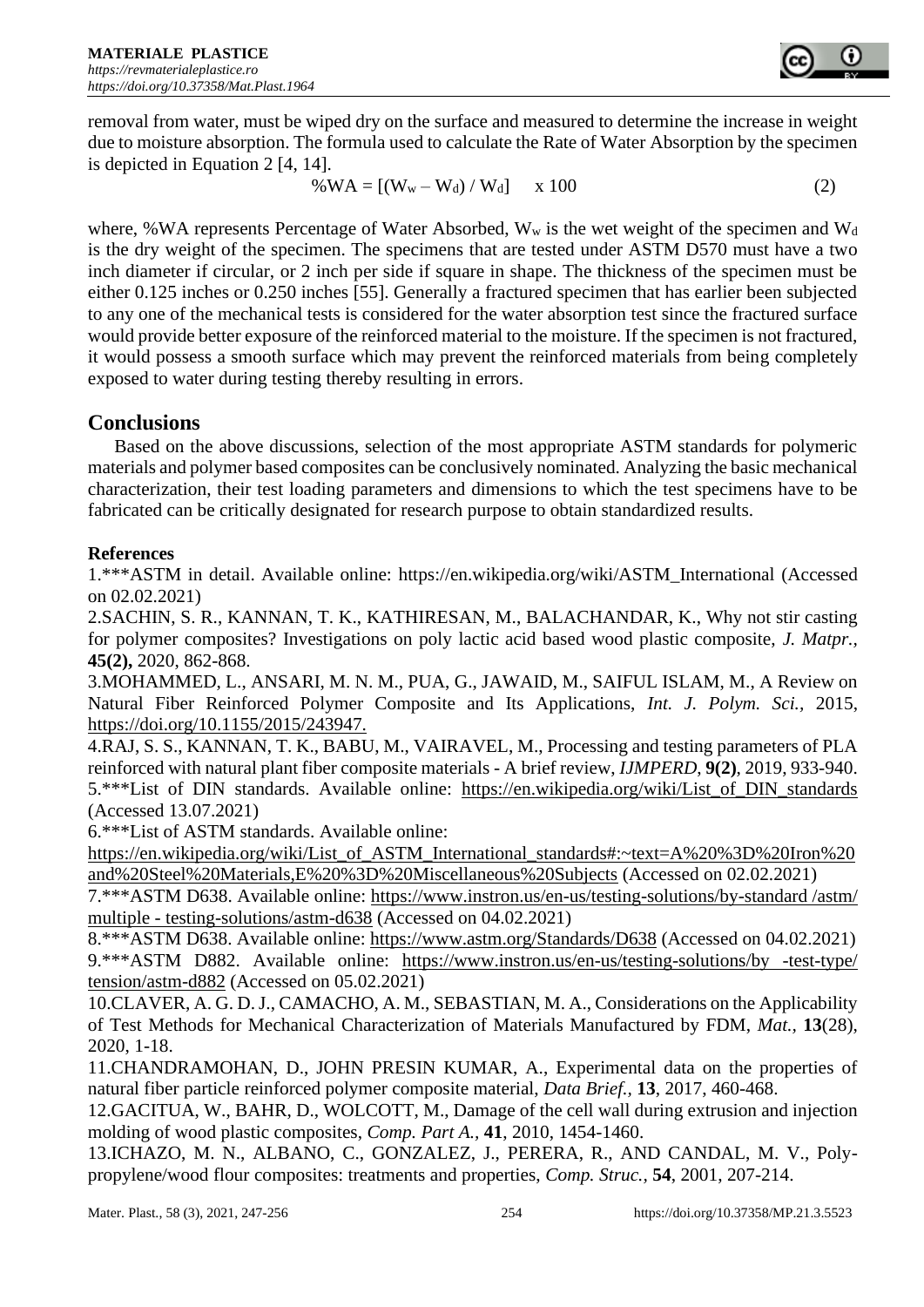

14.RAJ, S. S., KANNAN, T. K., RAJASEKAR, R., Influence of Prosopis Juliflora wood flour in Poly Lactic Acid- Developing a novel Bio- Wood Plastic Composite, *Polimeros,* **30(1)**, 2020, e2020012.

15.LAMMENS, N., KERSEMANS, M., IVES, D. B., PAEPEGEM, W. V., On the visco elasto plastic response of additively manufactured polyamide-12 (PA-12) through selective laser sintering, *Poly. Test.,*  **57**, 2017, 149-155.

16.\*\*\*ASTM D882. Available online: [https://www.astm.org/Standards/D882\(](https://www.astm.org/Standards/D882)Accessed on 05.02.2021) 17.\*\*\*ASTM D882. Available online:

[https://www.instron.us/en-us/testing-solutions/by-test-type/tension/astm-d882\(Accesed](https://www.instron.us/en-us/testing-solutions/by-test-type/tension/astm-d882(Accesed) on 05.02.2021) 18.\*\*\*ASTM D3039. Available online:

<https://www.astm.org/Standards/D3039> (Accessed on 06.02.2021)

19.BINOJ, J. S., EDWIN RAJ, R., DANIEL, B. S. S., Comprehensive characterization of industrially discarded fruit fiber, Tamarindus Indica L. as a potential eco-friendly bio-reinforcement for polymer composite., *J. Cleaner Prod.,* **142(3),** 2017, 1321-1331.

20.\*\*\*Tensile test on polymer matrix composites. Available online:

[https://www.intertek.com/ polymers/tensile-testing/matrix-composite/](https://www.intertek.com/%20polymers/tensile-testing/matrix-composite/) (Accessed on 06.02.2021)

21.\*\*\*ASTM D3039. Available online: [https://www.instron.us/en-us/testing-solutions/by-standard/](https://www.instron.us/en-us/testing-solutions/by-standard/%20astm/multiple-testing-solutions/astm-d3039)  [astm/multiple-testing-solutions/astm-d3039](https://www.instron.us/en-us/testing-solutions/by-standard/%20astm/multiple-testing-solutions/astm-d3039) (Accessed on 06.02.2021)

22.MILLER, A., BROWN, C., WARNER, G., Guidance on the Use of Existing ASTM Polymer Testing Standards for ABS Parts Fabricated Using FFF, *Smart Sust. Manufact. Syst.,* **3(1)**, 2019, 122-138.

23.\*\*\*ASTM D790. Available online:<https://www.ptli.com/testlopedia/tests/flex-d790.asp> (Accessed on 13.02.2021)

24.\*\*\*ASTM D790. Available online:<https://www.astm.org/Standards/D790> (Accessed on 13.02.2021) 25.XU, J., JIE, S., XUHONG, Q., HENK, K., FRANS, B., Moisture absorption/desorption effects on flexural property of glass fiber reinforced polyester laminates: Three point bending test and coupled hygro-mechanical finite element analysis, *Poly.,* **8**, 2016, 290.

26.\*\*\*ASTM D6272. Available online: [https://www.instron.us/en-us/testing-solutions/by -standard/](https://www.instron.us/en-us/testing-solutions/by%20-standard/%20astm/single-testing%20-solutions/astm-d6272)  [astm/single-testing -solutions/astm-d6272](https://www.instron.us/en-us/testing-solutions/by%20-standard/%20astm/single-testing%20-solutions/astm-d6272) (Accessed on 15.02.2021)

27.\*\*\*Flexural test procedure. Available online: [https://www.instron.us/en-us/testing-solutions/by -test](https://www.instron.us/en-us/testing-solutions/by%20-test-type/flexure/the-%20definitive-guide-to-astm-d790)type/flexure/the- [definitive-guide-to-astm-d790](https://www.instron.us/en-us/testing-solutions/by%20-test-type/flexure/the-%20definitive-guide-to-astm-d790) (Accessed on 13.02.2021)

28.WAN, L., ZHANG, Y., Jointly modified mechanical properties and accelerated hydrolytic degradation of PLA by interface reinforcement of PLA-WF, *J. Mech. Behav. Biomed. Mat.,* **88**, 2018, 223-230.

29.\*\*\*Izod impact test proedure. Available online: [https://www.intertek.com/polymers/testlopedia/](https://www.intertek.com/polymers/testlopedia/%20notched-izod-impact-astm-d256/)  [notched-izod-impact-astm-d256/](https://www.intertek.com/polymers/testlopedia/%20notched-izod-impact-astm-d256/) (Accessed on 21.02.2021)

30.\*\*\*ASTM D256. Available online:

<https://plastics.ulprospector.com/properties/ASTMD256> (Accessed on 21.02.2021)

31.\*\*\*Izod impact test on plastics. Available online:

[https://www.trl.com/astm\\_d256izod\\_pendulum\\_impact\\_resistance\\_of\\_plastics/\(Accessedo](https://www.trl.com/astm_d256izod_pendulum_impact_resistance_of_plastics/(Accessed)n 23.02.2021)

32.\*\*\*ASTM D2444. Available online: [https://www.instron.us/en-us/testing-solutions /by-test-type/](https://www.instron.us/en-us/testing-solutions%20/by-test-type/%20impact/astm-d2444)  [impact/astm-d2444](https://www.instron.us/en-us/testing-solutions%20/by-test-type/%20impact/astm-d2444) (Accessed on 10.03.2021)

33.ALBERT, E. P., TAIS, R. P., JAMES, T. A., SHERRI, L. M., Izod impact properties of full-density fused deposition modeling polymer materials with respect to raster angle and print orientation, *J. Mech. Eng. Sci.* **235**, 2019, 1891-1908.

34.ARAVIND RAJ, S., MUTHUKUMARAN, E., JAYAKRISHNA, K., A case study of 3D printed PLA and its mechanical properties, *Mat. Tod: Proceedings,* **5**, 2018, 11219-11226.

35.\*\*\*Compression test properties. Available online: [https://www.intertek.com/polymers/testlopedia/](https://www.intertek.com/polymers/testlopedia/%20compression-properties-astm-d695/#:~:text=Specimen%20size%3A&text=For%20ASTM%2C%20 the%20typical%20blocks,10%20x%204mm%20for%20strength)  [compression-properties-astm-d695/#:~:text=Specimen%20size%3A&text=For%20ASTM%2C%20](https://www.intertek.com/polymers/testlopedia/%20compression-properties-astm-d695/#:~:text=Specimen%20size%3A&text=For%20ASTM%2C%20 the%20typical%20blocks,10%20x%204mm%20for%20strength)  [the%20typical%20blocks,10%20x%204mm%20for%20strength.](https://www.intertek.com/polymers/testlopedia/%20compression-properties-astm-d695/#:~:text=Specimen%20size%3A&text=For%20ASTM%2C%20 the%20typical%20blocks,10%20x%204mm%20for%20strength)(Accessed on 06.03.2021)